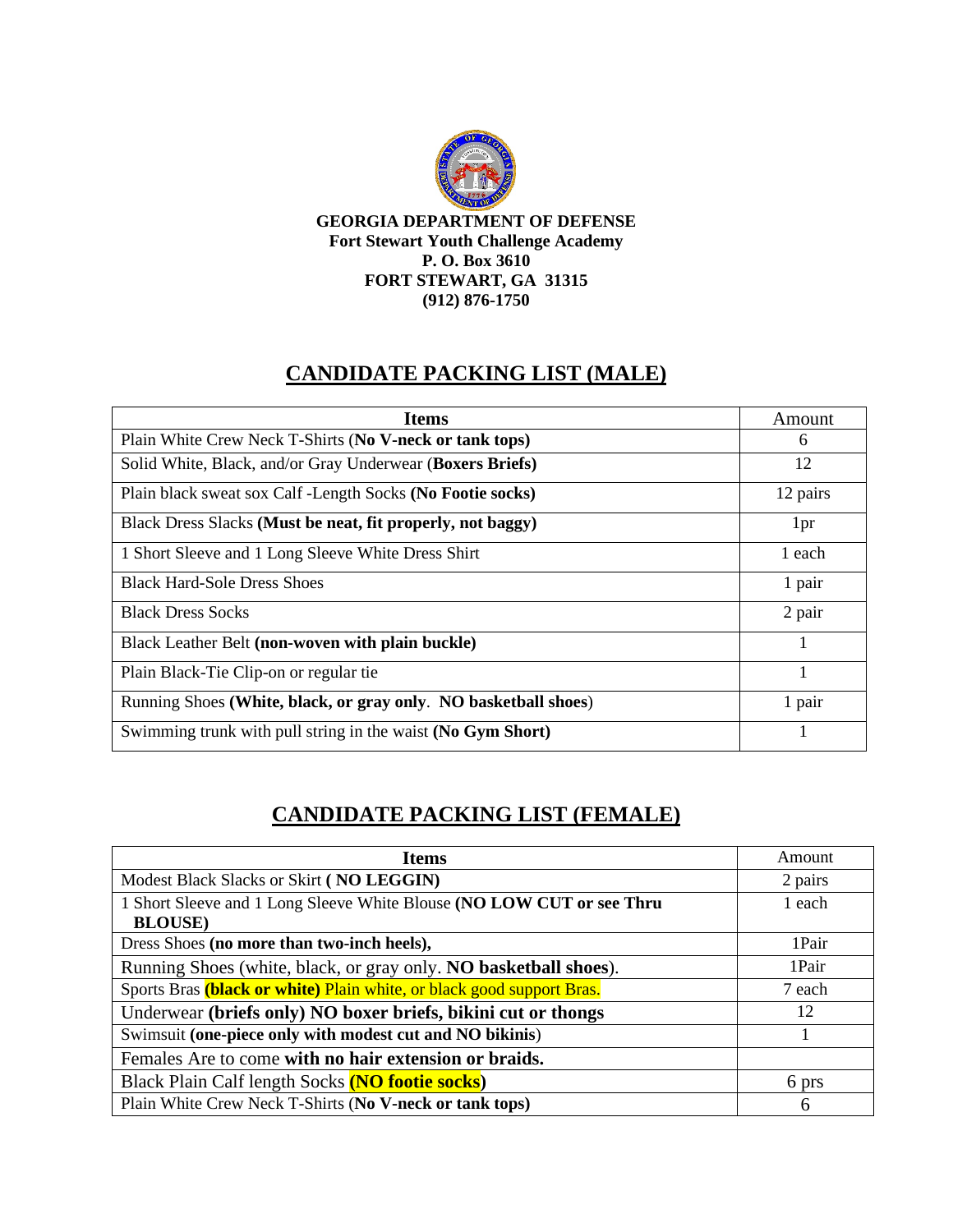| <b>Toiletry Items</b>                                                             | Amount           |
|-----------------------------------------------------------------------------------|------------------|
| Toothpaste and Toothbrush                                                         |                  |
| Deodorant (no spray cans, only roll-on or stick)                                  | 2 months' supply |
| Soap(pk) and Soap Dish (1), or Body Wash                                          | 3 months' supply |
| MALE-Disposable razors (2 pkgs.) or electric razor (preferred) and shaving cream  | 2pk              |
| FEMALE-Nair or any hair removal products (NO Razors)                              |                  |
| Hair care items (shampoo, conditioner, hair spray in pump bottle, comb and brush, |                  |
| barrettes, and clips to match hair color only                                     |                  |
| Towels (Brown Only)                                                               | 3                |
| Wash Clothes (Brown Only)                                                         | 3                |
| Chap stick                                                                        | $\overline{c}$   |
| Feminine Hygiene Products                                                         | 2 months' supply |
| Lotion (Non-Scented-No Bath & Bodyworks)                                          |                  |
| Prescription medicines in the original bottle. MUST BE HAND-CARRIED INTO          |                  |
| THE BUILDING ON DAY ONE OF IN-TAKE. DO NOT PACK THEM IN A                         | 3 WEEKS          |
| BAG.                                                                              |                  |
| Medical insurance information (copy of both sides of medical Ins. card and SSN#)  |                  |
| Shower Shoes (rubber flip-flops will do)                                          | 1 pair           |

## **CANDIDATE PACKING LIST (MALE AND FEMALE)**

| Fingernail clippers (optional)                                                           |       |
|------------------------------------------------------------------------------------------|-------|
| Watch (inexpensive, white, or black face, no bright colors) Digital watch authorized     |       |
| White Thermal Underwear (2 pairs for cold weather season)                                | 1 set |
| Laundry Detergent or Laundry Detergent pods (10-12 Individual pods in a zip lock<br>bag) | 1 ea. |
| A collapsible cloth or duffle type bag is recommended for easier transport and storage   | 1 ea. |
| Letter writing stationery envelope and stamps                                            |       |
| Prescription glasses only $-$ (frames without wild colors)                               |       |

| Do Not Bring                                    |                                                  |  |
|-------------------------------------------------|--------------------------------------------------|--|
| Weapons (Firearm, Knife etc.)                   | <b>Tobacco Products</b>                          |  |
| Lighter or matches                              | Aerosol Can of any kind                          |  |
| Jewelry (No Necklaces, rings, ankle piercing or | Non - Prescription Medications (vitamin and food |  |
| earring)                                        | supplement included)                             |  |
| Food of any kind (including Chewing gum or      | Civilian or Street Clothes                       |  |
| Candy)                                          |                                                  |  |
| No Electronics of any Kind (Cell Phone, Camera, | Head bands, Do Rags                              |  |
| <b>IPODS</b> , or Smart watches)                |                                                  |  |
| NO Make Up, Hair Weave or Extension             |                                                  |  |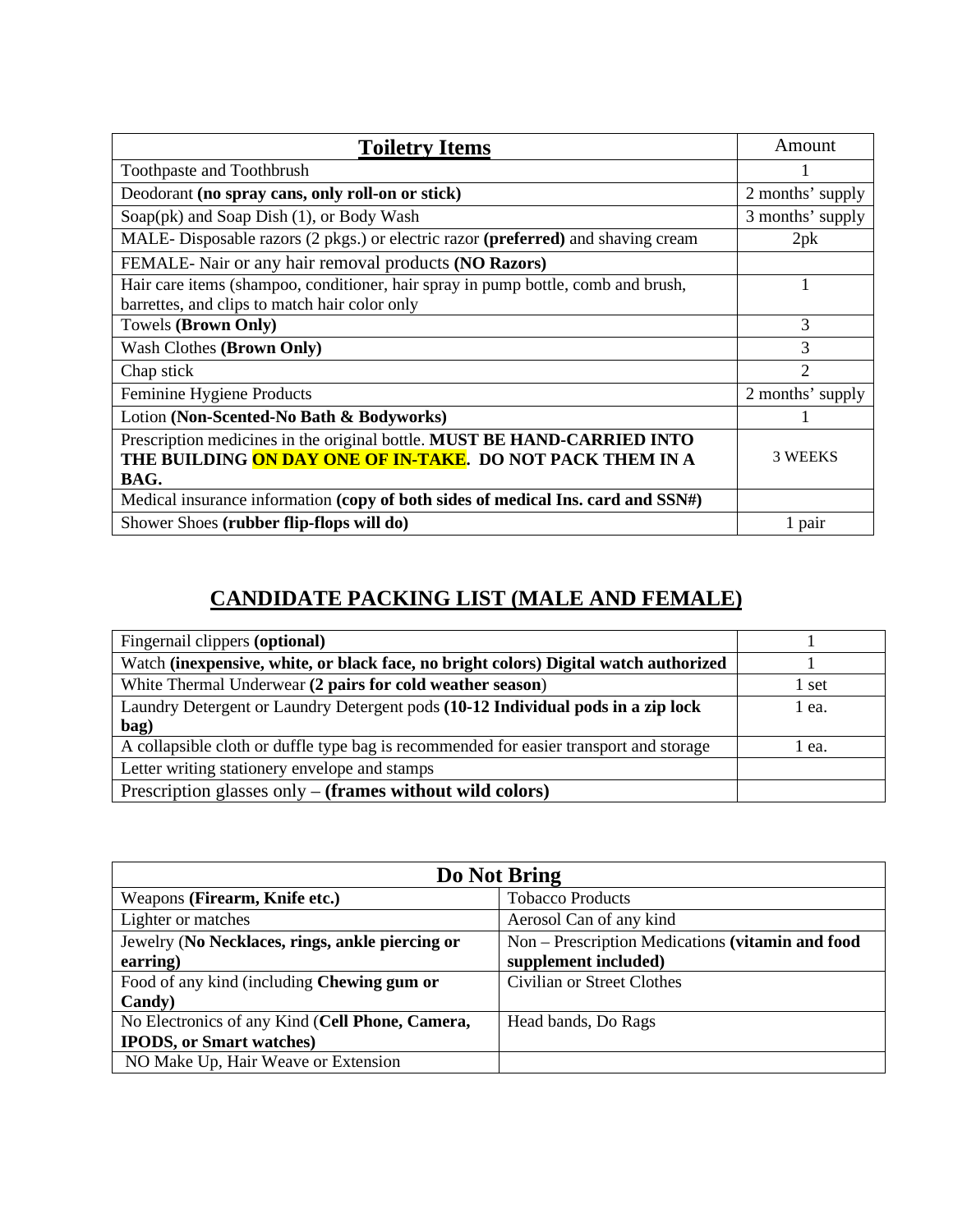